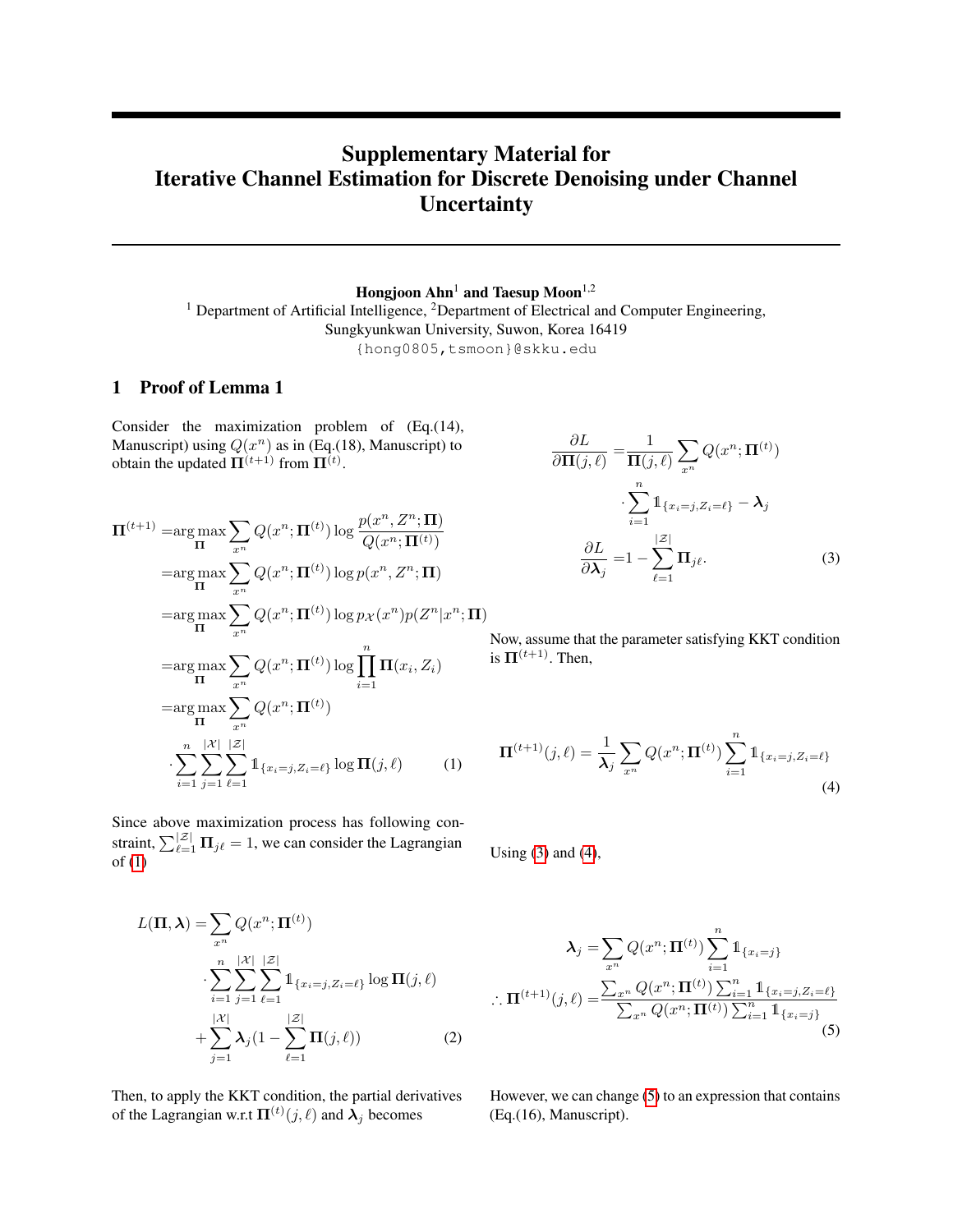$$
\sum_{x^n} Q(x^n; \Pi^{(t)}) \sum_{i=1}^n \mathbb{1}_{\{x_i = j, Z_i = \ell\}}
$$
  
\n
$$
= \sum_{i=1}^n \sum_{x^n} \mathbb{1}_{\{x_i = j, Z_i = \ell\}} Q(x^n; \Pi^{(t)})
$$
  
\n
$$
= \sum_{i=1}^n \sum_{x^n} \mathbb{1}_{\{x_i = j, Z_i = \ell\}} \prod_{\ell=1}^n Q(x_\ell | Z^n; \Pi^{(t)})
$$
  
\n
$$
= \sum_{i=1}^n \sum_{x_i} \mathbb{1}_{\{x_i = j, Z_i = \ell\}} Q(x_i | Z^n; \Pi^{(t)})
$$
  
\n
$$
= \sum_{i=1}^n \mathbb{1}_{\{Z_i = \ell\}} Q(x_i = j | Z^n; \Pi^{(t)})
$$

Likewise,

$$
\sum_{x^n} Q(x^n; \Pi^{(t)}) \sum_{i=1}^n \mathbb{1}_{\{x_i = j\}} = \sum_{i=1}^n Q(x_i = j | Z^n; \Pi^{(t)})
$$

$$
\therefore \Pi^{(t+1)}(j, \ell) = \frac{\sum_{i=1}^n \mathbb{1}_{\{Z_i = \ell\}} Q(x_i = j | Z^n; \Pi^{(t)})}{\sum_{i=1}^n Q(x_i = j | Z^n; \Pi^{(t)})}
$$

## 2 Experimental Details

#### 2.1 Output dimension reduction

As a separate contribution, we also address one additional limitation of N-DUDE. Namely, the original N-DUDE has an output size of  $|\mathcal{S}| = |\mathcal{\hat{X}}|^{|\mathcal{Z}|}$ , which can quickly grow very large when the alphabet size of the data grows. For example, even for DNA sequence that has alphabet size of 4, the output size of  $\mathbf{p}^k(\mathbf{w},\cdot)$  becomes  $|\mathcal{S}| = 4^4 = 256$  as shown in Figure [1.](#page-1-0) Such exponential growth of the output size may cause overfitting and inaccurate approximation for the induced posterior (Eq.(9), Manuscript).



Figure 1: The original output layer of N-DUDE for DNA data.

In order to make ICE-N-DUDE more scalable with large alphabet size, we considered two output dimension reduction methods as shown in Figure [2,](#page-1-1) shown with the DNA example. First, Figure [2\(a\)](#page-1-2) shows reducing the output size to  $|\mathcal{X}||\mathcal{Z}| = 16$  by implementing  $|\mathcal{Z}|$  different output layers having  $|\mathcal{X}|$  outputs. Note all 256 mappings in Figure [1](#page-1-0) can be enumerated by combining the *partial* mappings for each  $Z_i$  given in Figure [2\(a\).](#page-1-2) Second, Figure [2\(b\)](#page-1-3) shows further reducing the output size to  $|\mathcal{X}| + 1 = 5$ . That is, by simplifying the denoising to either "saying-what-yousee" (i.e.,  $s(Z_i) = Z_i$ ) or "saying-one-in- $\mathcal{X}$ , we can work with this reduced output size. With this reduction, the unnecessary variance in the model could reduce and the summation in (Eq.(9), Manuscript) would always involve only two mappings, hence, the approximation quality of  $D_{KL}(\tilde{Q}(x^n; \Pi^{(t)}) || p(x^n | Z^n; \Pi^{(t)}))$  could improve. In fact, in our experimental results, we observed the second reduction yields much better denoising as well as the channel estimation results, hence, all of our results regarding N-DUDE employ the second reduction structure.

<span id="page-1-2"></span>

<span id="page-1-3"></span><span id="page-1-1"></span>Figure 2: The reduced output layer of N-DUDE for DNA data.

### 2.2 Training details for binary image denoising

In the binary image denoising experiment, we used the first 10 images in PASCAL and all 8 images for Standard for estimating the channel before carrying out the denoising in each set. For ICE-N-DUDE and ICE-CUDE, the estimated channel by ICE was plugged-in, and the network parameters were fine-tuned for each image *separately*. For a fair comparison, N-DUDE( $\Pi$ ) and CUDE( $\Pi$ ) were also first trained with the same images as ICE and BW, before fine-tuning for each image.

#### 2.3 True channels

<span id="page-1-0"></span>We used three different asymmetric  $\Pi$ 's in binary image denoising experiments with each  $\Pi$  having an average noise level of 0.1, 0.2, and 0.3.

$$
\mathbf{\Pi}_{0.1} = \begin{bmatrix} 0.88 & 0.12 \\ 0.09 & 0.91 \end{bmatrix}
$$

$$
\mathbf{\Pi}_{0.2} = \begin{bmatrix} 0.83 & 0.17 \\ 0.23 & 0.77 \end{bmatrix}
$$

$$
\mathbf{\Pi}_{0.3} = \begin{bmatrix} 0.72 & 0.28 \\ 0.33 & 0.67 \end{bmatrix}
$$